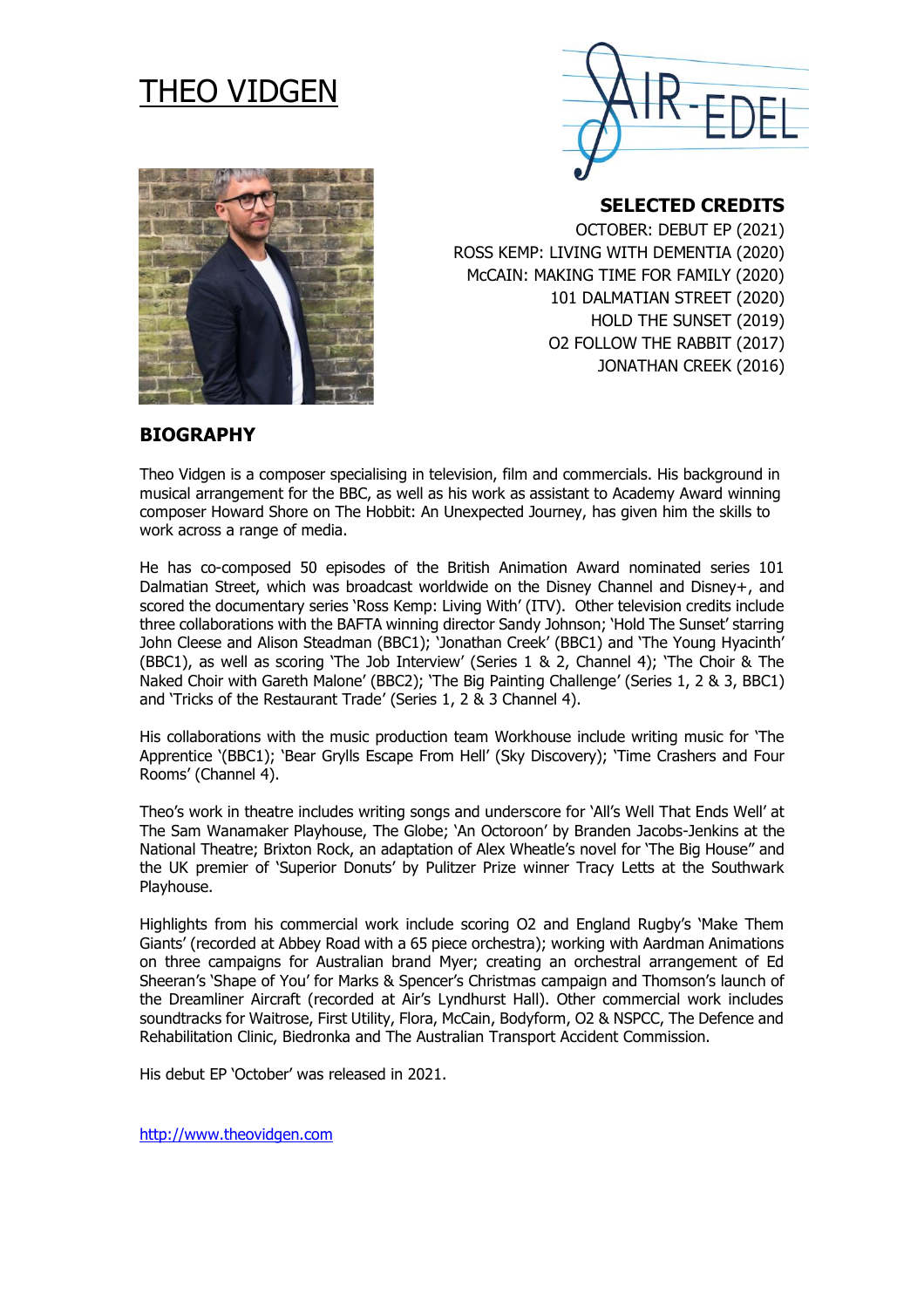# **FILM CREDITS**

#### **Life On The Road (2016)**

Programming and transcription work on soundtrack album Directed by Ricky Gervais

#### **The Dark Room (2015)**

Short Film Orchestration for composer Grant Olding Directed by Thomas Hescott

# **The Hobbit: An Unexpected Journey (2012)**

Assistant to the composer Howard Shore Directed by Peter Jackson Newline Cinema

#### **New Gods (2016)**

**Composer** Directed by Jack Conan Burke

#### **Making Ends Meat (2013)** Short Film Directed by Alex Horsfall

#### **Paul (2011)**

Score prep assistant to Jill Streater, score by David Arnold Directed by Greg Mottola Universal Pictures

#### **A Heartbeat Away (2010)**

Orchestration for composer Guy Gross Directed by Gale Edwards Pictures in Paradise

# **TELEVISION CREDITS**

#### **Ross Kemp: Living with Dementia (2019-2020)**

Composer (8 episodes) Created by Ross Kemp

## **Hold the Sunset (2019)**

Composer Directed by Sandy Johnson BBC1

#### **Jonathan Creek: Daemons' Roost (2016)**

Composer Directed by Sandy Johnson BBC1

### **The Big Painting Challenge (2015)**

Directed by Paul Newton, Afi Khan & Joe **Sharp** BBC Arts

#### **The Apprentice (2015)** Composer/ Arranger in collaboration with **Workhouse** Directed by Steve Baker & Damon Escott

# **Bear Grylls: Escape From Hell (2013)**

Composer/ Arranger in collaboration with Workhouse Betty TV

# **101 Dalmatian Street (2019)**

Co-composer Directed by Miklos Weigert, Jez Hall & Fred Martin **Disney** 

# **Tricks of the Restaurant Trade (2018)**

Betty TV

### **Young Hyacinth (2016)**

**Composer** Directed by Sandy Johnson BBC1

### **Time Crashers (2015)**

Composer/ Arranger in collaboration with **Workhouse** Direcedt by Simon Dinsell Wall to Wall

#### **The Naked Choir with Gareth Malone (2015)**

Directed by Mark McQueen Twenty Twenty Television

(UK) Air Edel Associates Ltd. 18 Rodmarton Street London W1U 8BJ Tel. +44 20 7486 6466 (US) Air Edel 1416 N. La Brea Ave. Hollywood, CA 90028 Tel. 323-802-1670 www.air-edel.co.uk

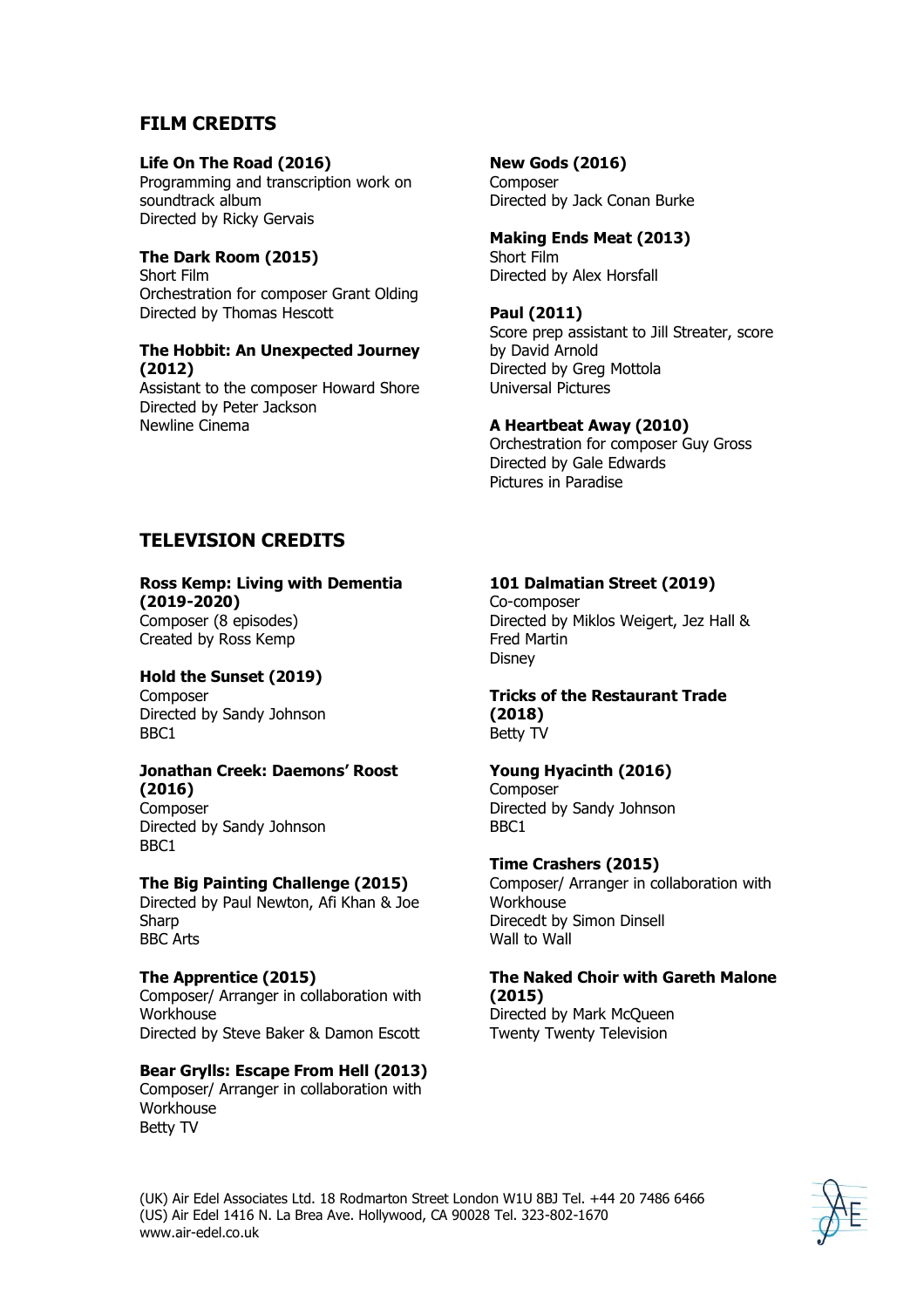#### **Four Rooms (2014)**

Composer/ Arranger in collaboration with Workhouse Directed by Titus Ogilvt, Paul Mackay & Andy Devonshire **Boundless** 

#### **Hillsborough Never Forgotten (2013)**

Orchestration for composer Samuel Sim **Documentary** BBC Productions Salford

# **COMMERCIAL CREDITS**

**McCain: Making Time for Family (2020)** Adam & Eve DDB

**O2 Follow the Rabbit (2017) VCCP** 

**O2 & NSPCC Top Hat (2016) VCCP** 

**Biedronka: Christmas (2015)** Oto Films

**O2: Wear the Rose (Six Nations 2015) VCCP** 

**Defence and National Rehabilitation Centre: Strength VCCP** 

**Myer Christmas Campaign, (2016)** Clemenger BBDO, Aardman Animations

**Karhoo (2016) VCCP** 

**O2 & England Rugby: Make Them Giants (Rugby World Cup 2015)** Score recorded at Abbey Road Studio 1 **VCCP** 

**Milka Chocolate: Milka Oreo (European Campaign) (2013)** CP & B Group

**Guinness (online film)** AMV BBDO

**Ecover: L'Eau de Bébé (2019)** Uncommon Creative Studio

**Bodyform (2016)** AMV BBDO

**First Utility: HD Electricity (2015) VCCP** 

**Transport Accident Commission: Strings (Australian Television) (2015)** Clemenger BBDO

**Thomson: Holiday Just Got Better (2012)** Score recorded at Air's Lyndhurst Hall BMB

**Myer 2017 Christmas Film: Elf's Journey (2017)** Clemenger BBDO, Aardman Animations

**O2 & NSPCC Goslings (2016) VCCP** 

**Myer Finding Christmas, (2015)** Clemenger BBDO, Aardman Animations

**Pampers: Every Baby (2015)** Saatchi & Saatchi

**Thomson: Dreamliner (2012)** Score recorded at Air's Lyndhurst Hall BMB